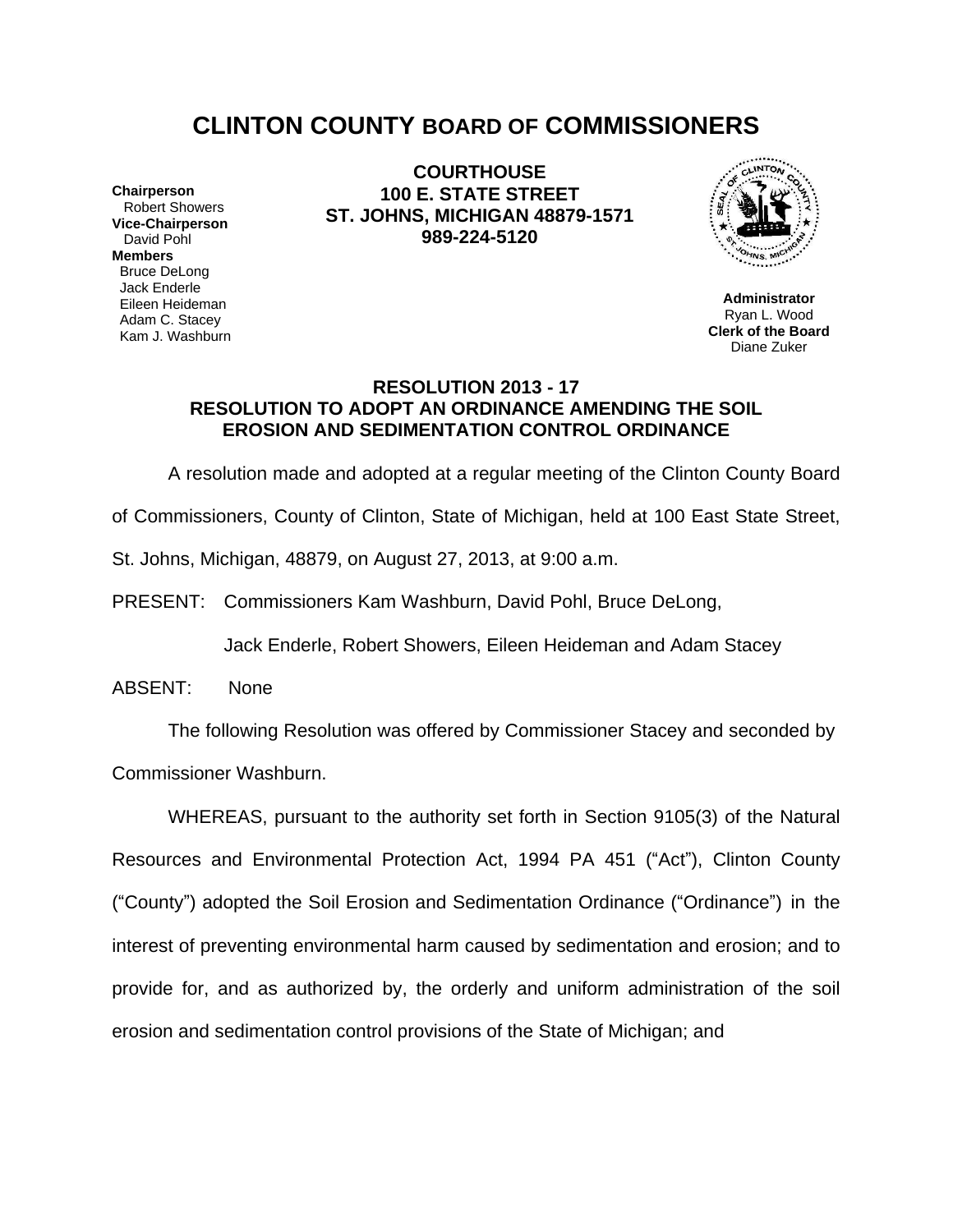WHEREAS, the County received correspondence from the Michigan Department of Environmental Quality ("MDEQ") recommending changes to the Ordinance in order to comply with Part 91 of the Act; and

WHEREAS, the County has determined that making such suggested changes is in the best interests of the health, safety, and general welfare of the people of this County.

THEREFORE, the County Board of Commissioners of Clinton County resolves as follows:

- 1. The County resolves to adopt the Ordinance amending the Soil Erosion and Sedimentation Control Ordinance attached as Exhibit A.
- 2. The County Clerk is required to publish the Ordinance as required by law.
- 3. The County Clerk shall forward a copy of the Ordinance to the Department of Environmental Quality.
- 4. Any resolutions or portions of resolutions that are inconsistent with this resolution are hereby repealed.

STATE OF MICHIGAN ) ss. COUNTY OF CLINTON )

I, the undersigned, the duly qualified Clerk of the Board of Commissioners of Clinton County, Michigan, DO HEREBY CERTIFY that the foregoing is a true and complete copy of certain proceedings taken by the Board of Commissioners at a regular meeting held pursuant to the Open Meetings Act on the 27th day of August, 2013.

> \_\_\_\_\_\_\_\_\_\_\_\_\_\_\_\_\_\_\_\_\_\_\_\_\_\_\_\_\_\_\_\_\_\_\_\_\_\_ Diane Zuker Clerk, Clinton County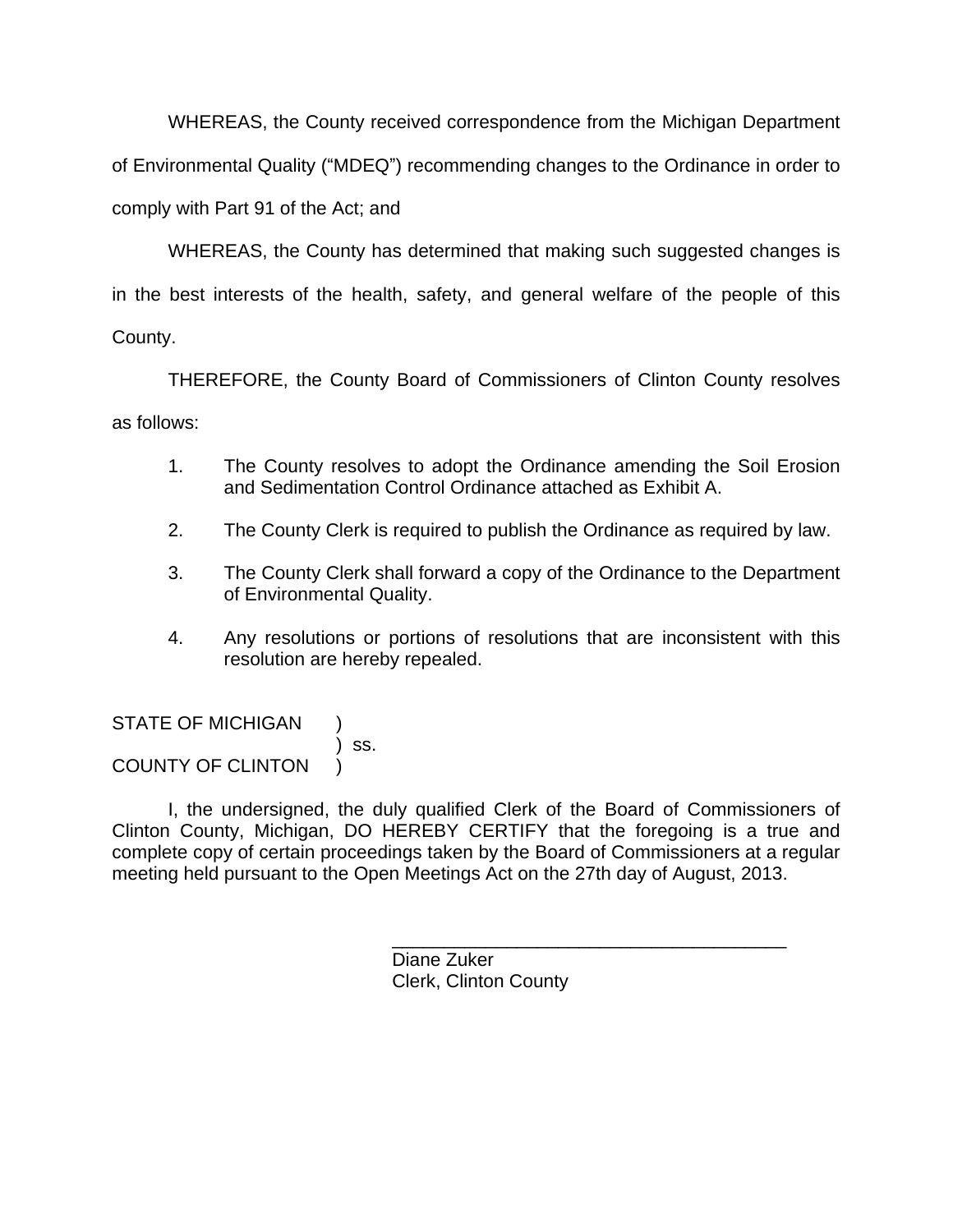### **CLINTON COUNTY**

# **ORDINANCE AMENDING THE SOIL EROSION AND SEDIMENTATION CONTROL ORDINANCE**

## **ORD. NO. 2013-2**

### **Effective September 1, 2013, as amended**

## CLINTON COUNTY ORDAINS:

**Section 1.** Purpose. It is the purpose of this ordinance to conform the Clinton County Soil Erosion and Sedimentation Control Ordinance to the regulations of Part 91, Soil Erosion and Sedimentation Control of the Natural Resources and Environmental Protection Act, being Act 451, Public Acts of 1994 ("Act") as recommended by the Michigan Department of Environmental Quality.

**Section 2.** Amendment of Article II, Section A, definition of Agricultural Practices. The definition of *Agricultural Practices* in Section A, entitled Definitions, of Article II, of the *Soil Erosion and Sedimentation Control Ordinance* of Clinton County is hereby amended as follows:

> Agricultural Practices -- All land farming operations except the plowing or tilling of land for the purpose of crop production or the harvesting of crops.

**Section 3**. Amendment of Article II, Section A, definition of Grading. The definition of *Grading* in Section A, entitled Definitions, of Article II, of the *Soil Erosion and Sedimentation Control Ordinance* of Clinton County is hereby amended as follows:

Grading – To level off to a smooth horizontal or sloping surface.

**Section 4**. Amendment of Article III. Article III of the *Soil Erosion and Sedimentation Control Ordinance* of Clinton County is hereby amended as follows:

In accordance with Section 9105 of the Act, the Clinton County Building Department is hereby designated as the County Enforcing Agency (CEA), and shall act as the county agent to discharge the responsibilities of Clinton County under the Act, the Rules, and this Ordinance. The Clinton County Building Inspector, or his/her designated county employee or employees, shall have exclusive jurisdiction for the discharge of responsibilities under the Act, the Rules, and this Ordinance in Clinton County, except where an Authorized Public Agency or Municipal Enforcing Agency has jurisdiction.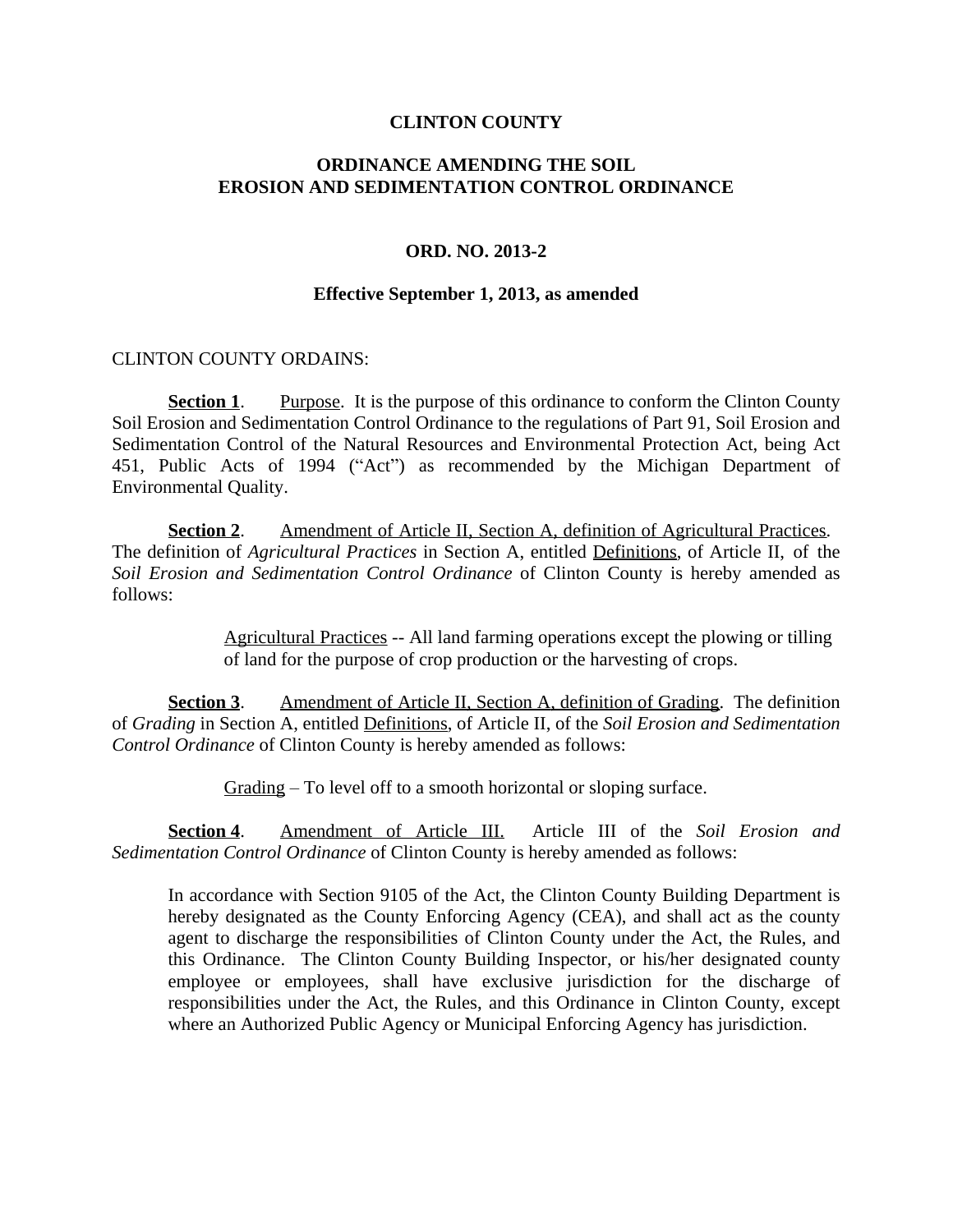**Section 5**. Amendment of Article IV, Section B(5). Subsection 5 of Section B of Article IV of the *Soil Erosion and Sedimentation Control Ordinance* of Clinton County is hereby amended as follows:

5) Earth change associated with a metallic mineral mining activity regulated under a mining and reclamation plan that contains soil erosion and sedimentation control provisions and that is approved by the Michigan Department of Environmental Quality under Part 631 or 632 of Act 451, Public Acts of 1994, as amended.

**Section 6.** Amendment of Article IV, Section B(6). Subsection 6 of Section B of Article IV of the *Soil Erosion and Sedimentation Control Ordinance* of Clinton County is hereby amended as follows:

6) Earth change associated with well locations, surface facilities, flow lines, or access roads relating to oil or gas exploration and development activities regulated under Part 615 of Act 451, Public Acts of 1994, as amended, if the application for a permit to drill and operate under Part 615 contains a soil erosion and sedimentation control plan that is approved by the Michigan Department of Environmental Quality under Part 615. However, those earth changes shall conform to the same standards as required for a permit under Part 91 of Act 451, Public Acts of 1994, as amended. This subsection does not apply to a multisource commercial hazardous waste disposal well as defined in Section 62506a of Act 451, Public Acts of 1994.

**Section 7.** Amendment of Article V, Section B(3). Subsection 3 of Section B of Article IV of the *Soil Erosion and Sedimentation Control Ordinance* of Clinton County is hereby amended as follows:

3) Protect exposed soils with temporary or permanent vegetation, mulch, or other approved erosion resistance material, as soon as practical after earth disturbance. A person shall complete permanent soil erosion control measures for all slopes, channels, ditches or any disturbed land area within 5 calendar days after final grading or the final earth change has been completed. If it is not possible to permanently stabilize a disturbed area after an earth change has been completed or if significant earth change activity ceases, then a person shall maintain temporary soil erosion and sedimentation control measures until permanent soil erosion control measures are in place and the area is stabilized.

**Section 8**. Amendment of Article V, Section G. Section G of Article V of the *Soil Erosion and Sedimentation Control Ordinance* of Clinton County is hereby amended as follows:

- G. SESC Permit Transfers.
	- 1) Except as provided in subsection (2) below, if property subject to a SESC permit is transferred, both of the following are transferred with the property: